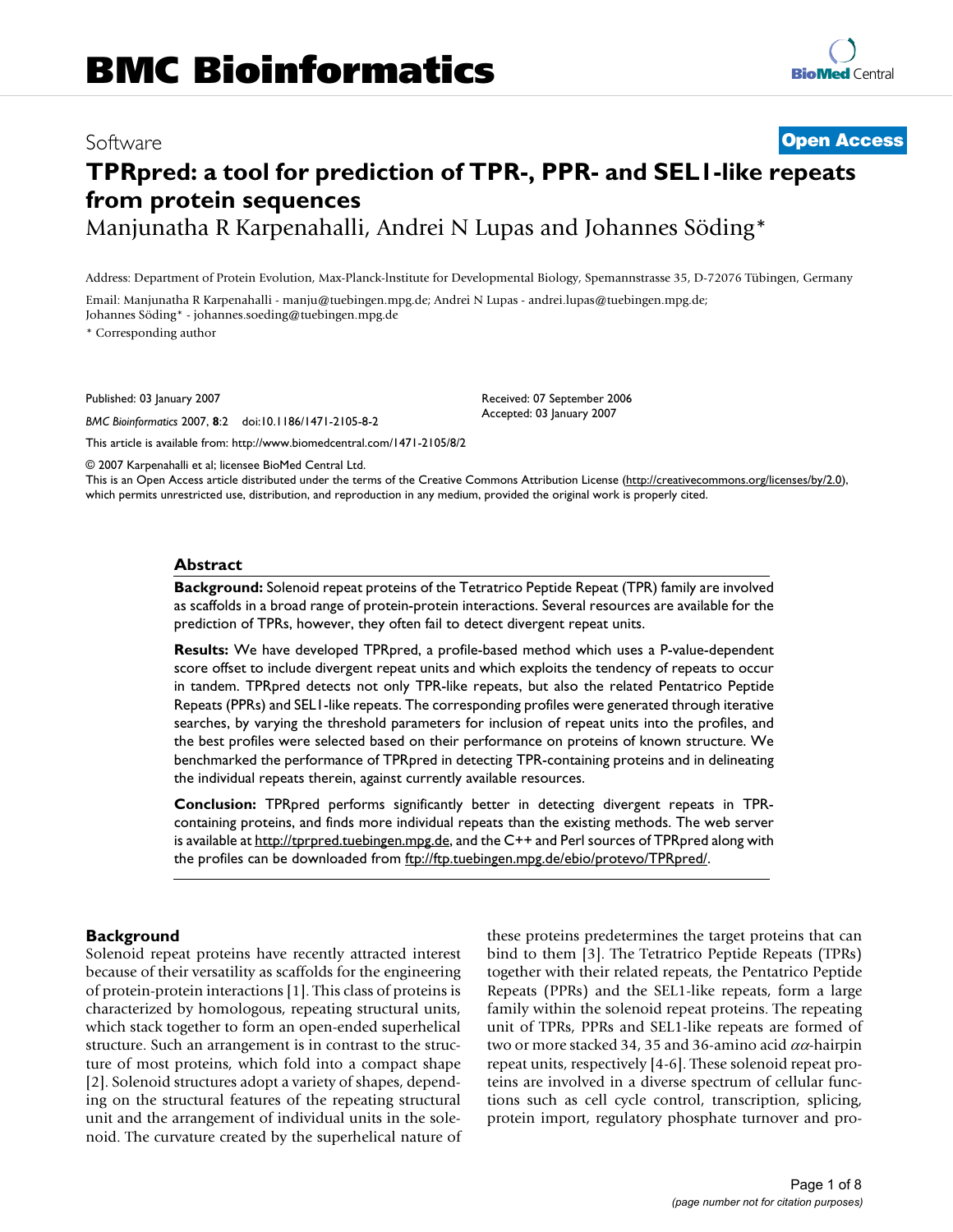tein folding, by virtue of their tendency to bind target proteins [5,7,8].

Homologous structural repeat units are often highly divergent at the sequence level, a feature that makes their prediction challenging. Currently, several web-based resources are available for the detection of TPRs, including Pfam [9], SMART [10], and REP [11]. These resources use hidden Markov model (HMM) profiles or sequence profiles, which are constructed from the repeats trusted to belong to the family. However, the profiles used are constructed from closely homologous repeats; therefore, divergent repeat units often get a negative score and are not considered in computing the overall statistical significance, even though they are individually significant. For this reason Pfam, SMART, and REP perform with limited accuracy in detecting remote homologs of known TPRcontaining proteins and in delineating the individual repeats within a protein [12,13]. For example, TPR-like repeats from the central domain of MalT protein [*E. coli*;PDB[:1HZ4\]](http://www.rcsb.org/pdb/cgi/explore.cgi?pdbId=1HZ4) are not detected by these resources. MalT is the transcription regulator of the maltose regulon, which is responsible for the uptake and catabolism of malto-oligosaccharides in *E. coli* [14]. In order to predict such divergent repeats, we have developed a specialized tool (TPRpred), which is able to predict TPR-, PPR- and SEL1-like repeats from protein sequences. The advantages of our method are the following:

• We construct optimized profiles through iterative searches by varying the threshold for inclusion of repeats into the profiles.

• We apply a score offset in such a way that repeats with P-value  $\leq 0.01$  will get a positive score. Therefore, even marginally significant repeats will contribute to the whole-protein P-value.

• Putative repeat units located near an already identified repeat get a tight-fit reward in order to account for the tendency of repeats to occur in tandem.

• Our tool reports not only P-values, based on the score distribution of true negatives derived from the known protein structures, but also computes a probability that a target sequence is a TPR protein.

#### **Implementation**

Given a query sequence of length *L* and a sequence profile of length *W* representing a single repeat unit, TPRpred finds the best-scoring alignment of the sequence with an integer number of repeats, each of them aligned without internal gaps using standard log-odds scoring. Tandem repeats with a gap of ≤ *K* residues are rewarded with *r* bits,

while gaps of > *K* residues are penalized with *g* bits (*K* = 10 and  $g = 0$  in our benchmarks).

Since no internal gaps are allowed within repeats, the score distribution of the repeat profile with equal-length windows of unrelated sequences has an almost perfect Gaussian distribution. (The score is a sum of *W* independent random variables and therefore it approaches a Gaussian according to the central limit theorem.) The  $\sigma$  and  $\mu$ parameters of this distribution are derived from a calibration search against a database of unrelated protein sequences from the SCOP database [15]. The tails of a Gaussian distribution approach zero much faster than the tails of a Gumbel distribution (which would be obtained if internal gaps were allowed). Therefore, the same positive score of a true repeat unit will generally have a much higher significance in the case of a Gaussian as compared to a Gumbel distribution. Hence, the restriction of ungapped repeats increases the sensitivity of TPRpred for detecting ungapped repeat families such as TPR-, PPRand, SEL1-like repeat proteins and others with duplicated helical hairpins.

If the reward *r* for closely spaced repeat units is set low (e.g. zero) then one will fail to detect many repeats if their score is below zero. This is the case for the HMMER software [16], where often repeat instances have scores below zero even though their P-values are significant (e.g. below 0.01). Since alignment algorithms find the alignment with maximum score, they will skip repeat instances that are assigned negative scores. On the other hand, if *r* is set high, many false positive repeat units will be found within *K* residues of an already ascertained repeat unit. We therefore set the reward *r* such that the probability of finding a false positive repeat instance within *K* residues of another repeat is  $p_r = 0.01$ . In the appendix, it is shown that this requires to set the tight fit reward *r* to

$$
r = -\sqrt{2}\sigma \times \text{erfc}^{-1} \left[ 2\left(1 - \left(1 - p_r\right)^{1/K}\right)\right] - \mu. \tag{1}
$$

Here  $erfc<sup>-1</sup>$  is the inverse of the complementary error function, and  $\sigma$  and  $\mu$  are derived from the calibration of the profile as explained before.

To further increase sensitivity, we add an offset *c* to the repeat unit match score in such a way that the probability for the observation of a repeat in an unrelated database protein of length *L* is equal to  $p_c = 0.01$ . In the appendix it is shown that this requires to set the offset *c* to

$$
c = -\sqrt{2}\sigma \times \text{erfc}^{-1} \left[ 2 \left( 1 - (1 - p_c)^{1/(L-W+1)} \right) \right] - \mu.
$$
 (2)

This ensures that even repeat units with no neighbours within *K* residues will get detected, if their P-value is better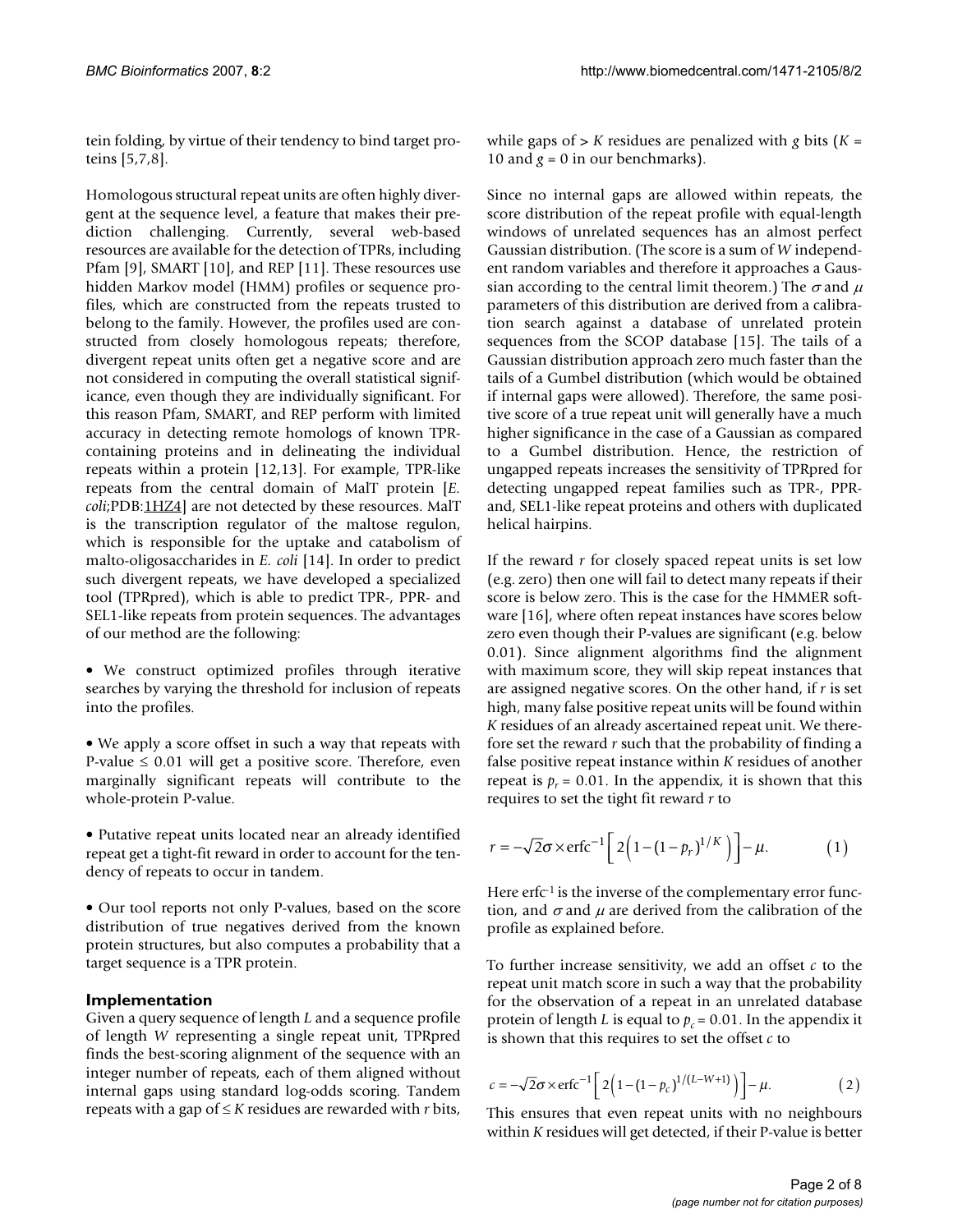than 0.01, independent of the original score baseline (which depends on a null model that is not appropriate for this purpose). At the same time, this global offset guarantees that only very rarely (with probability  $\approx 10^{-4}$ ) TPRpred will find more than one false positive repeat unit in an unrelated protein. TPRpred not only computes Pvalues, which are solely based on the true negative score distribution, but is also able to report the probability that a target sequence is a true homolog, by making use of both the true positive and true negative score distributions. In addition, TPRpred is able to calculate more realistic (i.e. less optimistic) E-values, by calibrating with true negative sequences as opposed to random sequences. The algorithm has been implemented as a computer program "TPRpred", written in C++ (a Perl version is also available). The profiles used by TPRpred are generated by the program ppmake in the TPRpred software package. The Henikoff and Henikoff sequence weighting and pseudocounts are added in a way completely analogous to the procedure used in PSI-BLAST software package [17], except that the Gonnet matrix is used instead of BLOSUM62. The tool has been tested on a GNU/Linux platform with a i386 processor architecture.

# **Results and discussion**

#### *Definition of TPR-like and non-TPR-like proteins*

We define the positive (i.e. the TPR-like) and the negative (i.e. non-TPR-like) set of protein sequences by reference to a set of 13 *bona fide* TPR-like domains. These are the domains contained in the "TPR-like" superfamily [a.118.8] of the SCOP database (version 1.69) [15], which consists of the TPR family and the MalT protein. (We use a SCOP version filtered to 70% maximum pairwise sequence identity, available from the ASTRAL server [18].) The SCOP classification of MalT as TPR-like is supported both by structural and sequence similarity: (1) A DALI search [19] with the MalT structure [PDB[:1HZ4\]](http://www.rcsb.org/pdb/cgi/explore.cgi?pdbId=1HZ4) for structural neighbors yields ten SCOP domains above Z-score of 10, all of them from the TPR family in SCOP (supplementary material, see the file "Additional File 1"). (2) Furthermore, a search with the remote homology prediction server HHpred [20,21] through the SCOP database readily yields TPRs as closest relatives (supplementary material, see the file "Additional File 1"). To take into account more recent TPR structures not yet contained in SCOP v1.69, we used DALI to search the PDB database (version of December 2005) with the 13 *bona fide* TPR-like repeat domains as defined by SCOP. We included all structures into our true positve set that obtained a Z-score of at least 10 with one or more of the *bona fide* TPR-like repeat domains.

The true negative is defined conservatively to include all sequences in SCOP vl.69 (filtered to 70%) which have no Z-score better than 5 with any of the 13 *bona fide* TPR-like repeat domains (supplementary material, see the file

"Additional File 2"). This ensures that marginal cases of proteins which can be neither classified safely as TPR-like nor as non-TPR-like will be ignored in the benchmark.

#### *Profile generation and test set*

The performance in the high-selectivity regime of sequence profiles depends on the number of close homologs, whereas the performance in the high-sensitivity regime depends on the number of remote homologs used in constructing the profiles. Relaxing the threshold value to include remote homologs often results in false positives. To optimize the trade-off between remote homologs and false positives, we have constructed a series of TPR profiles. These profiles were generated by iterative searches against the non-redundant (NR) database at NCBI, filtered to a maximum pairwise sequence identity of 70% (NR-70) by CD-HIT [22,23]. Prior to the searches we broadly removed homologs of MalT [GI:16131294], which we intended to use as a test set, from the NR-70 database using three iterations of PSI-BLAST [17] at an Evalue cutoff of 1.

Homologs of MalT contain divergent TPR units and therefore represent a challenging test set. These proteins belong to the STAND family of ATPases [24,25], which themselves are part of the AAA+ superfamily [26]. We extracted these sequences conservatively with PSI-BLAST (two iterations, E-value cutoff of 10-4) from NR-70, using the central domain of MalT [GI:17942835] as a query sequence. Using the defining characteristic of STAND proteins, namely an N-terminal P-loop NTPase domain, as a criterion we selected 56 proteins for the test set. The sequences of these proteins are given in the supplementary material (see the file "Additional File 3").

We performed iterative searches to convergence on NR-70 minus STAND proteins with various threshold parameters (whole-protein E-value, and single-repeat P-value). The initial searches were seeded with a manually prepared structure-based sequence alignment of known TPR protein structures (supplementary material, see the file "Additional File 4"). We tested the resulting profiles on the STAND family, TPR family, and the true negative set. The best profile was selected based on its performance on the STAND family, as illustrated in Figure 1.

Further, we built the PPR and the SEL1-like profiles by using the same procedure and cutoff value as for the TPR profile.

#### *Benchmarking*

We benchmarked our method and the web-server against Pfam, SMART and REP.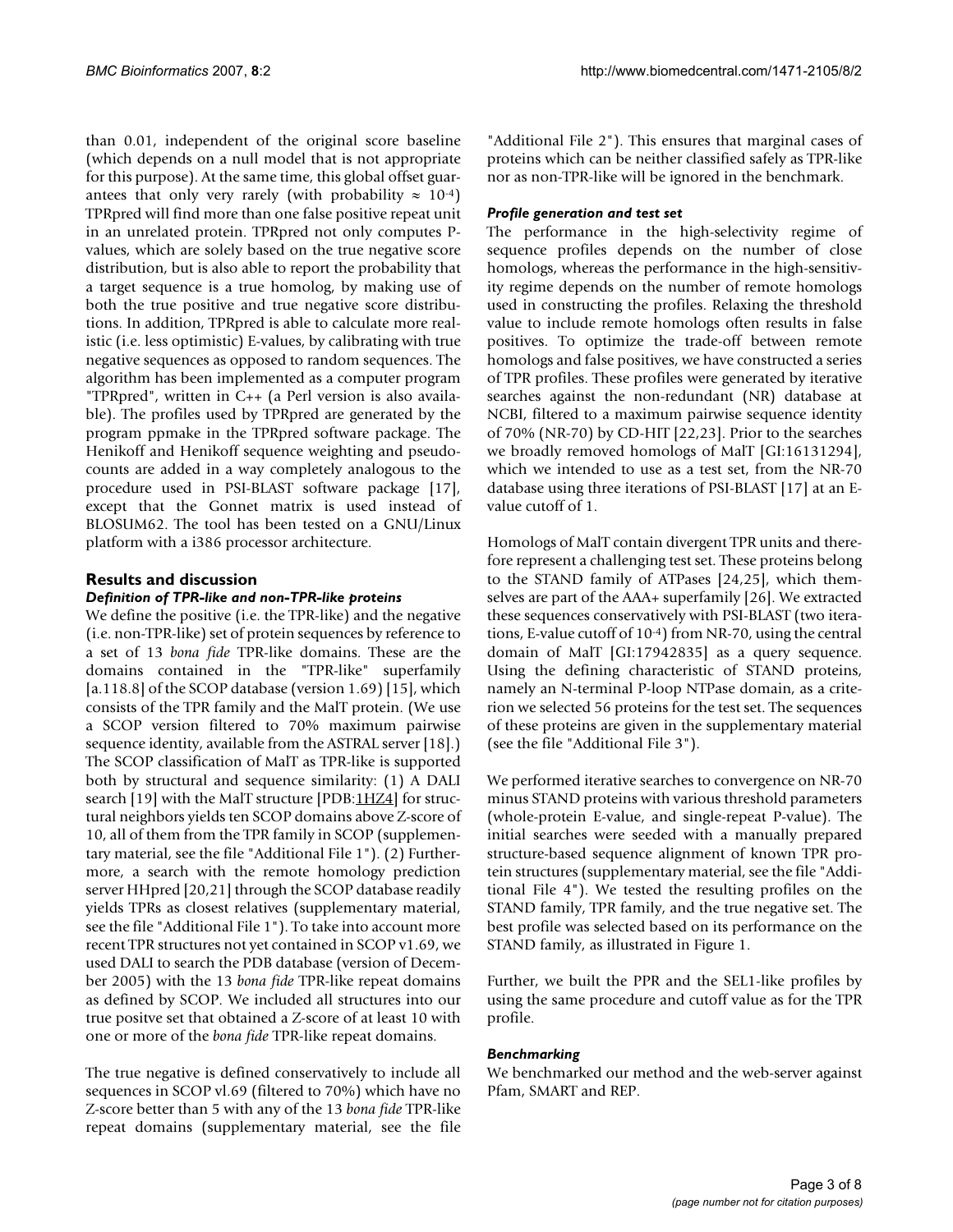

#### **Figure 1**

**Selection of the best TPR profile**. The geometric average of the whole-protein P-value for the top 10 hits in each test set is plotted against the profile's single-repeat P-value threshold. The profile obtained for a single-repeat P-value threshold of 10-4 was selected as best.

#### *Comparison of TPRpred and HMMER*

To demonstrate the sensitivity/selectivity of TPRpred against HMMER (version 2.3, default parameters), which is the underlying method employed by the Pfam and SMART web-servers, we benchmarked the performance of both these methods, and the results are shown using the receiver operating characteristic (ROC) plot as illustrated in Figure 2. We could not benchmark against REP, because the stand-alone version is not available. The data sets for the benchmark were obtained using the same true positive and true negative sets which we defined in the profile generation section, but with a 25% maximum sequence identity. In order to enrich these data sets with reliable homologs, two iterations of PSI-BLAST searches were performed for each domain sequence. The first iteration was performed on the NR-90 database. The hits with an Evalue ≤ 10<sup>-3</sup> and ≥ 85% coverage to the query sequence were extracted into a multiple alignment, that was used to jump-start the second iteration against the NR-70 database. The same selection criteria as in the first iteration were applied in obtaining the homologs for the query. The resulting enriched data sets were simultaneously filtered to a 50% maximum sequence identity using CD-HIT to reduce the redundancy.

Both methods were used to perform searches through the true positive and true negative data sets, using their own



**Figure 2 ROC plot comparing the performance of TPRpred and HMMER**. Sensitivity of the methods, measured by the number of true positives detected at varying numbers of false positives.

TPR profiles or HMMs. The ROC plot shows that TPRpred detects more sequences with E-value better than the first false positive compared to HMMER. However, for lower selectivity TPRpred performance is comparable to HMMER.

#### *Comparison of the web-servers using STAND family members*

To assess the sensitivity of TPRpred in detecting divergent TPR units over Pfam (version 20.0 of May 2006), SMART (5.0), and REP (1.1), we evaluated the performance of the web-servers using the STAND family test set. Additionally, we also used 53 true negative sequences by selecting arbitrarily from the all- $\alpha$  class of the SCOP database. The sequences of these proteins are given in the supplementary material (see the file "Additional File 5"). The hits that were confidently predicted according to the web-servers for the STAND proteins are tabulated in Table 1. None of the servers detected false positives from the true negative sequences (data not shown). This shows that all the servers are unbiased to the  $\alpha$ -helical proteins which are unrelated.

TPRpred performs significantly better in detecting the TPR units from the members of the STAND family, although sequences of the STAND family members were explicitly excluded from our TPR profile. For instance, the 8 TPR units present in MalT [12] were detected only by our server. Overall, TPRpred detected twice as many proteins as TPR-containing proteins and over 6 fold more individ-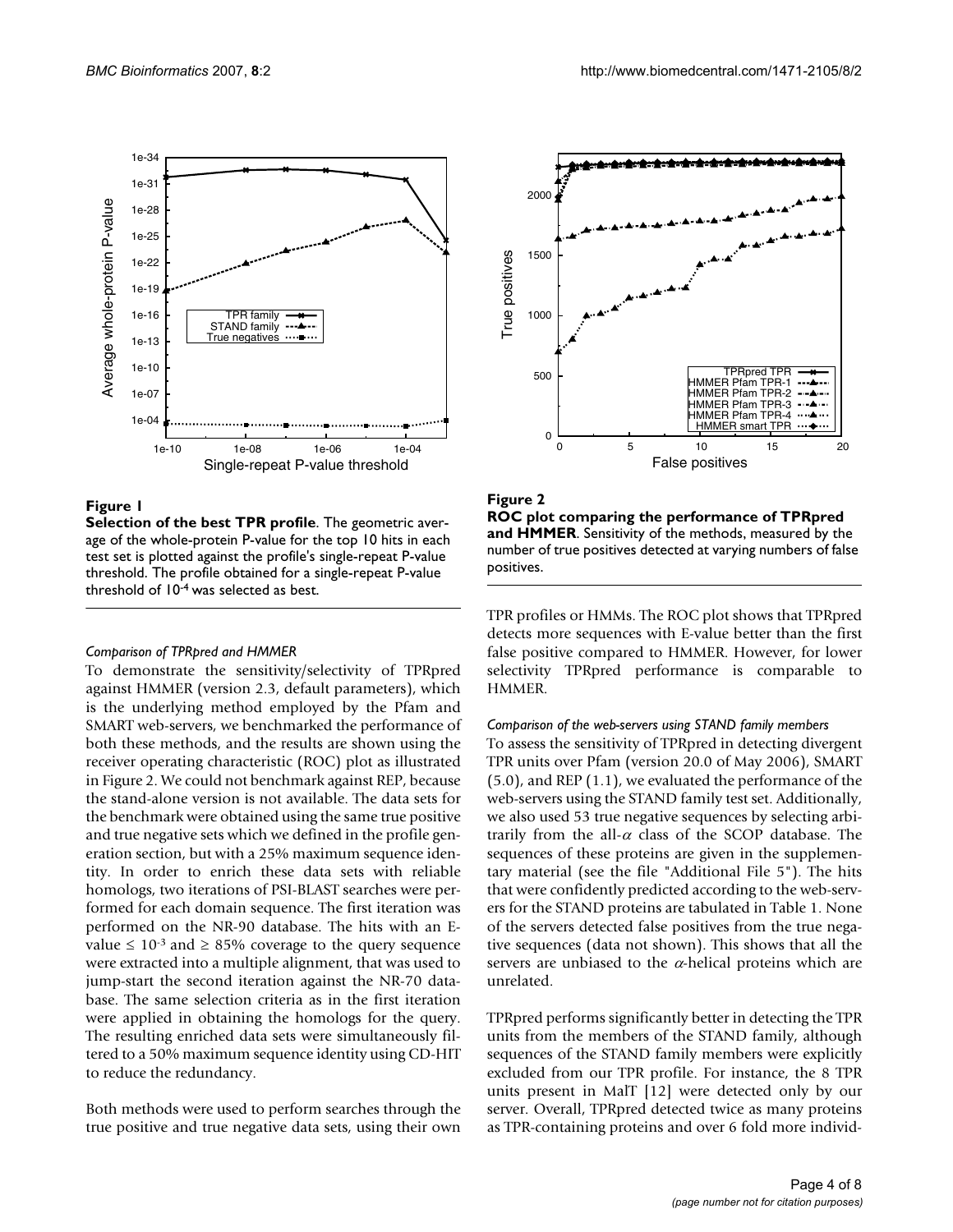|                                | <b>TPR</b> pred | Pfam     | <b>SMART</b> | <b>REP</b> |
|--------------------------------|-----------------|----------|--------------|------------|
| Proteins detected (% of total) | 48 (85%)        | 24 (42%) | 6(10%)       | 5(8%)      |
| Individual repeats detected    | 302             | 50       | 30           | 35         |

**Table 1: Comparison of the results obtained from the web-servers using a set of 56 STAND family members.**

ual repeats as the next best web-server, Pfam. This could be due to the more sensitive Gaussian scoring as well as the score base-line strategy employed by our tool.

*Comparison of the web-servers using known protein structures*

In order to assess the sensitivity of the web-servers in detecting the individual repeat units, we submitted the sequences of the TPR structure set, along with 2 SEL1-like repeat proteins classified under the HCP-like family [SCOP:a.118.18.1], to TPRpred, Pfam, SMART, and REP web-servers. The number of repeats detected confidently for each sequence are tabulated in Table 2 and the repeats detected only by TPRpred are shown in Figure 3. The TPR structure set contains both proteins that were present in the training databases of the individual methods (Table 2, top) and proteins whose structure became available subsequently (Table 2, bottom). All servers performed well on the former proteins, although TPRpred stood out with 100% detected individual repeats over the other servers, which only detected between 70% and 90%, but the real difference between servers became visible on the latter proteins. Here, TPRpred recognized all proteins as TPRcontaining, whereas the other servers recognized less than half, and TPRpred detected 97% of individual repeats, whereas the other servers detected only about 54%.

*Comparison of TPRpred, Pfam and SMART on the human proteome* To assess the global gain in the protein annotation of TPRpred over Pfam and SMART, we scanned a set of 37 444 sequences of the human proteome downloaded from

|  |  | Table 2: The comparison of the results obtained from the web-servers using known structures |  |
|--|--|---------------------------------------------------------------------------------------------|--|
|  |  |                                                                                             |  |

| <b>PDB-ID</b>     | <b>Name</b>           | <b>Repeat Type</b> | <b>Actual Repeats</b>                                | <b>TPRpred</b> | Pfam   | <b>SMART</b>   | <b>REP</b> |
|-------------------|-----------------------|--------------------|------------------------------------------------------|----------------|--------|----------------|------------|
|                   |                       |                    | Structures used in profile generation by TPRpred     |                |        |                |            |
| IAI7              | Protein phosphatase 5 | <b>TPR</b>         |                                                      |                | 3      | 3              | 0          |
| <b>IKTI</b>       | Fkbp51                | <b>TPR</b>         | 3                                                    | 3              | 2      | 2              |            |
| <b>IELR</b>       | Hop(TPR2a domain)     | <b>TPR</b>         |                                                      |                | 3      | 3              |            |
| <b>IIHG</b>       | Cyclophilin 40        | <b>TPR</b>         |                                                      |                | 3      | ٦              |            |
| <b>IELW</b>       | Hop (TPRI domain)     | <b>TPR</b>         |                                                      |                | 3      | 3              |            |
| IHH <sub>8</sub>  | P67phox               | <b>TPR</b>         |                                                      |                | 3      | 3              | 3          |
| IFCH <sup>*</sup> | PEX5 (Human)          | <b>TPR</b>         |                                                      |                | 4      | 4              | 6          |
| <b>IHXI</b>       | Pex5 (Trypanosoma)    | <b>TPR</b>         | 3                                                    |                | 3      | 3              | 3          |
| <b>IKLX</b>       | Hcpb                  | <b>SELI</b>        |                                                      |                | 3      | 3              | 3          |
| <b>IOUV</b>       | Hcpc                  | $1 + 6 +$          | 7                                                    | $1+6+$         | $11+6$ | 7 <sup>†</sup> | 7†         |
| Total             |                       |                    | 38                                                   | 38             | 34     | 33             | 27         |
| % of total        |                       |                    |                                                      | 100%           | 89%    | 86%            | 71%        |
|                   |                       |                    | Structures not used in profile generation by TPRpred |                |        |                |            |
| IP5O              | Fkbp52                | <b>TPR</b>         | 3                                                    | 3              | 3      | 3              | 3          |
| 2C <sub>2</sub> L | CHIP                  | <b>TPR</b>         | 3                                                    | 3              | 3      | 3              | 3          |
| IXNE <sup>*</sup> | Nlpi                  | <b>TPR</b>         |                                                      |                | 3      | 3              | 3          |
| $1W3B*$           | GIcNAc transferase    | <b>TPR</b>         | $\overline{10}$                                      | 10             | 9      | 9              | 9          |
| $IIIC*$           | Collagen Hydroxylase  | <b>TPR</b>         | 2                                                    | 2              |        |                | 0          |
| $I$ HZ4           | MaIT                  | <b>TPR</b>         | 8                                                    | 8              | U      | 0              | 0          |
| <b>INZN</b>       | Fisl                  | <b>TPR</b>         | 2                                                    |                | U      | 0              | 0          |
| <b>IZU2</b>       | Tom20(Plant)          | <b>TPR</b>         | 2                                                    | 2              | 0      | 0              | 0          |
| <b>IZBP</b>       | <b>VPA1032</b>        | <b>TPR</b>         |                                                      |                | 0      | 0              | 0          |
| <b>Total</b>      |                       |                    | 35                                                   | 34             | 19     | 19             | 18         |
| % of total        |                       |                    |                                                      | 97%            | 54%    | 54%            | 51%        |

\* Structures shown in Figure 3

‡ SEL1-like repeat

See also Figure 3. The actual number of repeats for each entry and the number of repeats detected by various web-servers are tabulated.

<sup>†</sup> TPR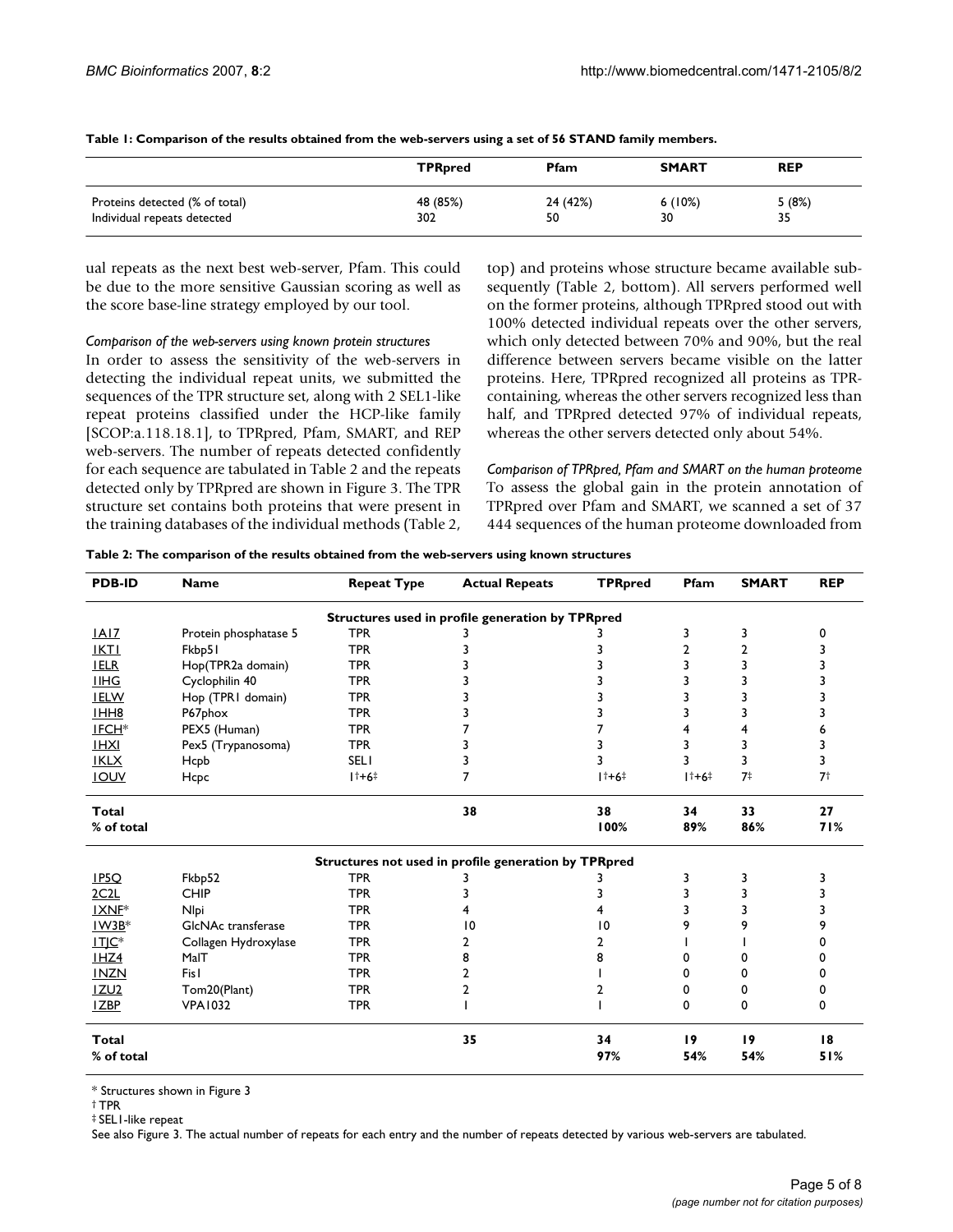

#### Figure 3

**The accuracy of TPRpred in detecting individual repeats**. The TPRs detected only by TPRpred are shown in red, whereas TPRs also detected by the other servers are shown in yellow, and the remaining residues are shown in grey. Structures in which all TPRs are only recognized by TPRpred are omitted. (A) *E. coli* NlpI [PDB:[1XNF,](http://www.rcsb.org/pdb/cgi/explore.cgi?pdbId=1XNF) chain A]. (B) Human Nacetylglucosamine transferase, TPR domain [PDB: *IW3B*, chain A]. (C) Peptide-substrate-binding domain of human type I collagen prolyl 4-hydroxylase [PDB: LTJC, chain A]. (D) Human PEX5 [PDB: LECH, chain A]. The figure was generated using MOLS-CRIPT [28] and Raster3D [29].

Integr8 [27]. The number of proteins and individual repeats detected confidently by TPRpred, Pfam and SMART are tabulated in Table 3. TPRpred detected more proteins as TPR-containing proteins and over 2 fold more individual repeats than Pfam and SMART.

#### **Conclusion**

TPRpred is a profile-sequence comparison method for predicting solenoid repeat proteins of TPRs, PPRs and SEL1-like repeats. It shows a marked improvement over existing methods, particularly in the detection of non-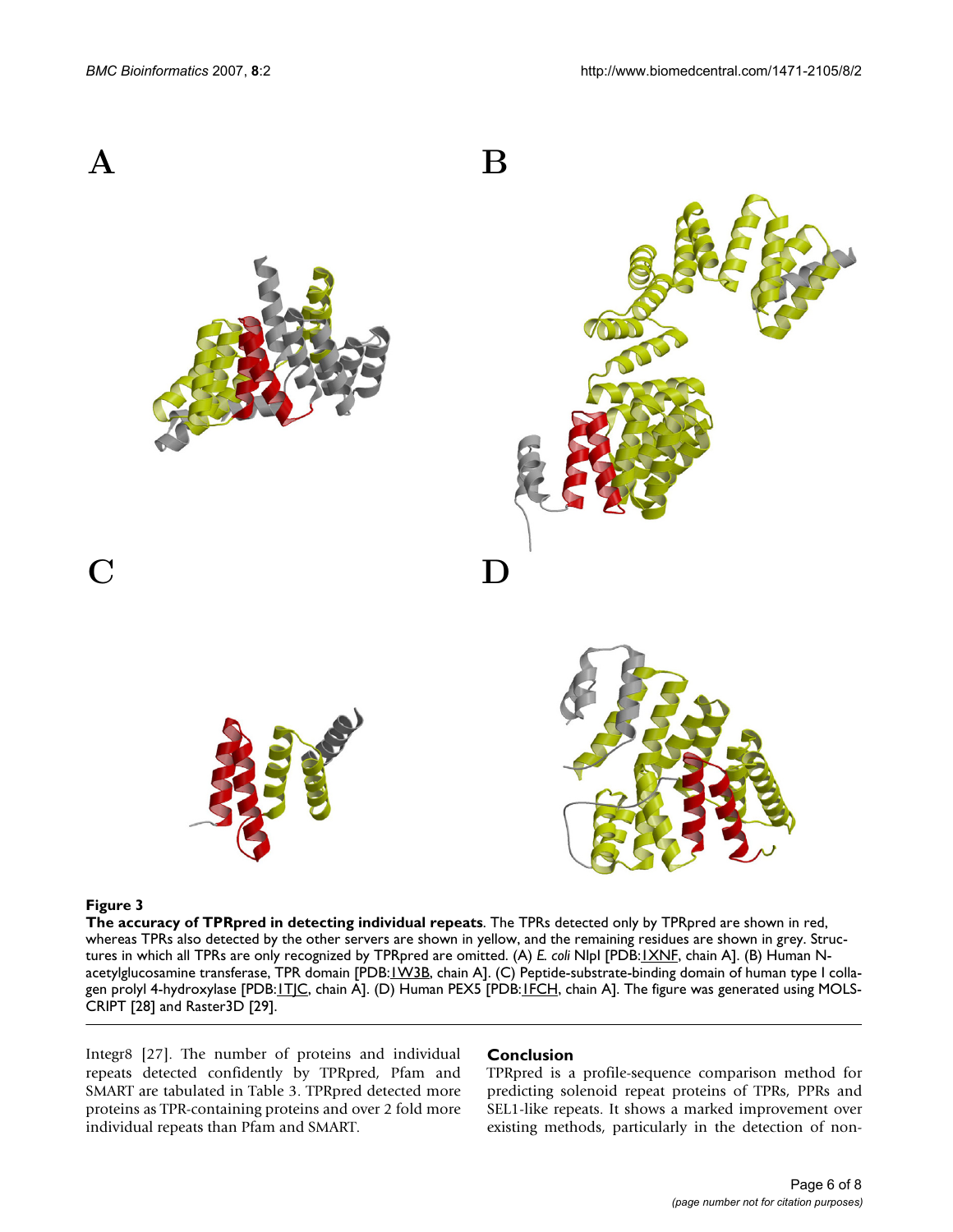|                             | <b>TPRpred</b> | <b>Pfam</b> | <b>SMART</b> |
|-----------------------------|----------------|-------------|--------------|
| Proteins detected           | 326            | 262         | 149          |
| Individual repeats detected | 1505           | 725         | 746          |

**Table 3: Comparison of the results obtained from TPRpred, Pfam and SMART using a set of 37444 sequences of the human proteome.**

canonical, divergent repeats. We attribute this to the exploitation of simple traits such as the tendency of repeats to occur in tandem, robust statistical evaluations and the construction of profiles by iterative searches. The algorithmic improvements of the P-value-dependent score offset as well as the tight-fit reward are quite general and easily transferable to other repeat detection approaches.

#### **Availability and requirements**

- **Project name:** TPRpred.
- **Project home page:** <http://tprpred.tuebingen.mpg.de/>
- **Sources:** The C++ and Perl source codes for TPRpred along with the profiles are freely available by anonymous ftp to <ftp://ftp.tuebingen.mpg.de/ebio/protevo/TPRpred/>
- **Operating systems:** Linux, Unix.
- **Programming language:** C++ and PERL.
- **Other requirements:** The Perl script requires Perl interpreter version 5.8.5 or higher.

• **License:** GNU GENERAL PUBLIC LICENSE [http://](http://www.gnu.org/licenses/gpl.txt) [www.gnu.org/licenses/gpl.txt](http://www.gnu.org/licenses/gpl.txt)

• **Any restrictions to use by non-academics:** None.

#### **Authors' contributions**

JS developed the algorithm and programmed the Perl version. MRK was involved in the analysis and interpretation of the data, wrote the wrapper program for the web-interface and drafted the manuscript. ANL supervised the overall work. ANL and JS critically revised the manuscript. All authors read and approved the final manuscript.

# **Appendix**

First we show that, if the tight-fit reward *r* is calculated according to equation 1, the P-value to observe a second repeat unit within *K* residues from an existing one will be *pr*. To start, note that the P-value for observing a score *S* > *s* between the profile and an unrelated equal-length sequence window is

$$
\text{Prob}(S > s) = \int_{s}^{\infty} \frac{1}{\sqrt{2\pi\sigma^2}} \exp\left(\frac{(S-\mu)^2}{2\sigma^2}\right) dS = \frac{1}{2} \text{erfc}\left(\frac{S-\mu}{\sqrt{2}\sigma}\right),
$$

where erfc() is the complementary error function. Because the alignment between the profile and equal-length sequence windows is gap-free, the scores of neighbouring sequence windows can be assumed to be independent from each other. Hence, by elementary probability theory, the probability to obtain a score  $S_i + r$  larger than zero at any of *K* start positions  $(i = 1,...,K)$  is

$$
\begin{aligned} \text{Prob}(S_1 + r > 0 \text{ or } \dots \text{ or } S_K + r > 0) &= 1 - \text{Prob}(S_1 + r \le 0 \text{ and } \dots \text{ and } S_K + r \le 0) \\ &= 1 - \prod_{i=1}^K (1 - \text{Prob}(S_i > -r)) \\ &= 1 - \left( 1 - \frac{1}{2} \text{erfc} \left( \frac{-r - \mu}{\sqrt{2}\sigma} \right) \right)^K . \end{aligned}
$$

We now set this expression to  $p_{r'}$  the P-value for observing a spurious second repeat within *K* residues of an already detected one. Solving for *r* yields equation 1.

Equation 2 can be proved analogously. A database protein of length *L* contains *L* - *W* + 1 windows of length *W*. The score between the profile and the *i'th* window is written as  $S_i + c$ , which already includes the score offset *c* that needs to be determined. The probality that at least one of the scores is larger than zero is the same as in the previous equation when *r* is replaced by *c*, and *K* by *L* - *W* + 1. Setting the right-hand expression equal to  $p_c$  and solving for *c* then yields equation 2.

# **Additional material**

#### **Additional File 1**

*Relatives of MalT by structure and sequence comparison. DALI and HHpred search results for MalT [PDB[:1HZ4\]](http://www.rcsb.org/pdb/cgi/explore.cgi?pdbId=1HZ4)* Click here for file [\[http://www.biomedcentral.com/content/supplementary/1471-](http://www.biomedcentral.com/content/supplementary/1471-2105-8-2-S1.PDF) 2105-8-2-S1.PDF]

# **Additional File 2**

*Structural neighbours of TPRs. Structural neighbours of known TPRs according to the DALI structure comparison server. The structures with Z scores* ≥ *5 are tabulated. The PDB codes were mapped on to the SCOP domain database.* Click here for file [\[http://www.biomedcentral.com/content/supplementary/1471-](http://www.biomedcentral.com/content/supplementary/1471-2105-8-2-S2.PDF) 2105-8-2-S2.PDF]